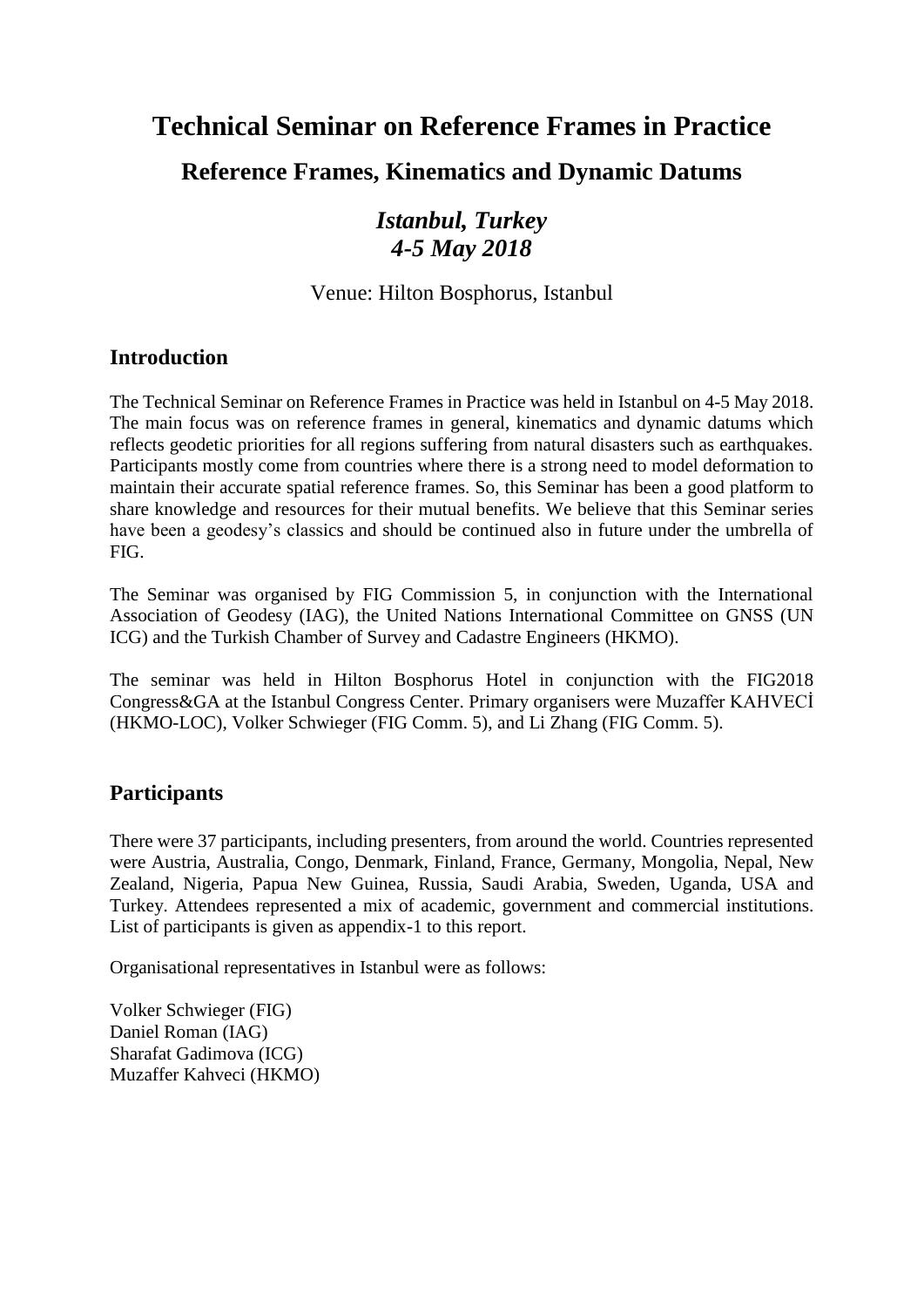Group photo of attendees



### **Technical Content**

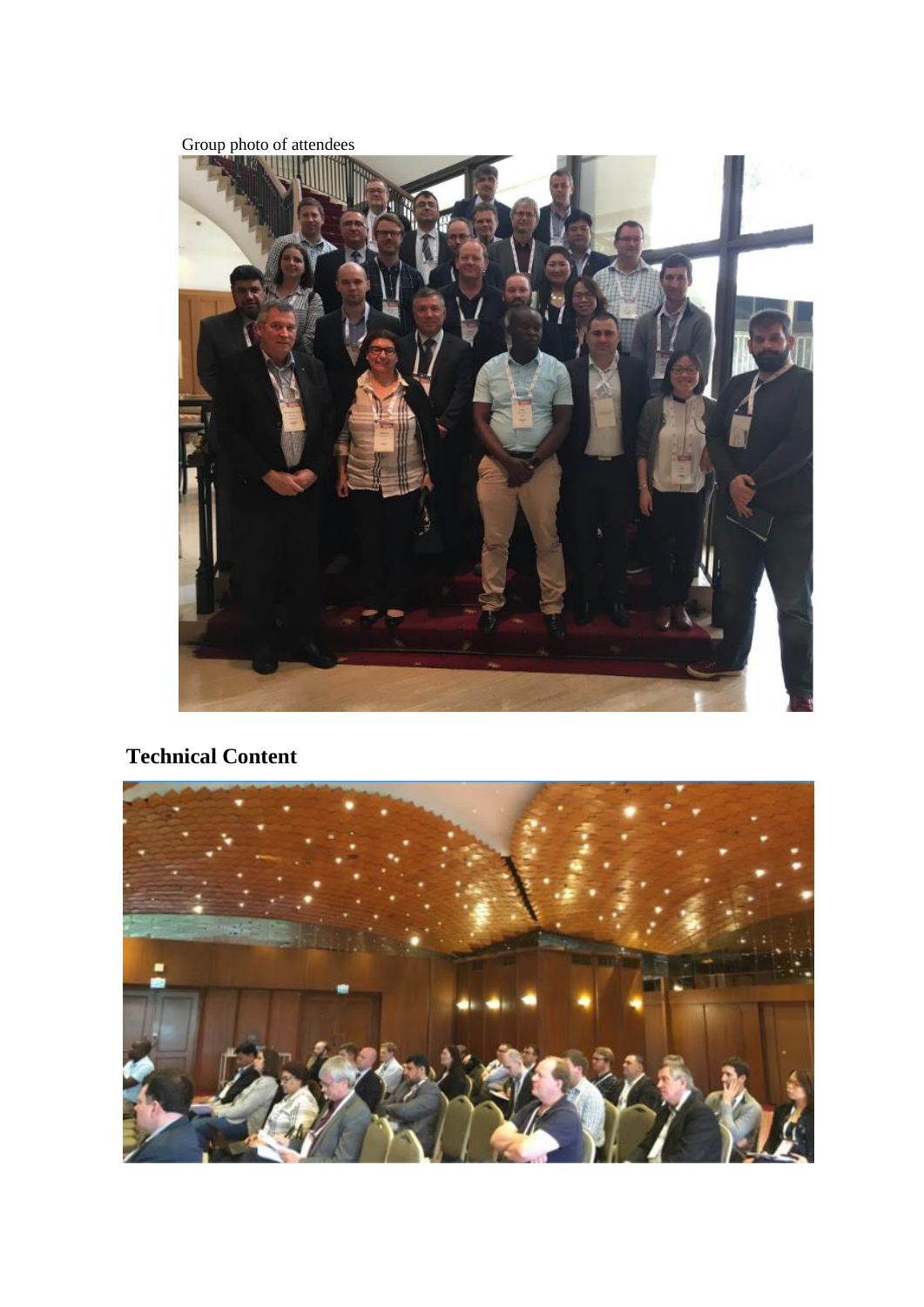The seminar focussed on the theory and practice of 3D reference frames. Topics covered were:

- Introduction to 3D Reference Frames
- Introduction to Vertical Reference Frames
- Kinematic Frames and Deformation Modelling
- Dynamic Datum and Modelling of Crustal Deformation
- GNSS and Geodetic Software
	- o RTKLIB
	- o SNAP
- Case Studies
	- o Iceland o Europe (ETRS89 and ERVS) o USA o Russia o New Zealand o Turkey
- International Geodesy Initiatives
	- o ICG at UN
	- o UN-GGIM

The presentations are available on the FIG website at http://www.fig.net/fig2018/rfip.htm A full copy of the RFIP final technical programme is given as appendix-2 to this report.

Besides, a technical tour was organized to Kocaeli Municipality where the big earthquake ( $M<sub>w</sub>=7.4$ ) had happened on 17 August 1999 causing the deaths of thousands of people (North Anatolian Fault Zone) on 5 May 2018 in the afternoon. There, people from the municipality has made presentations regarding the current status of the city and realized technical&social projects after the earthquake until now. Below are some pictures about Kocaeli technical visit.

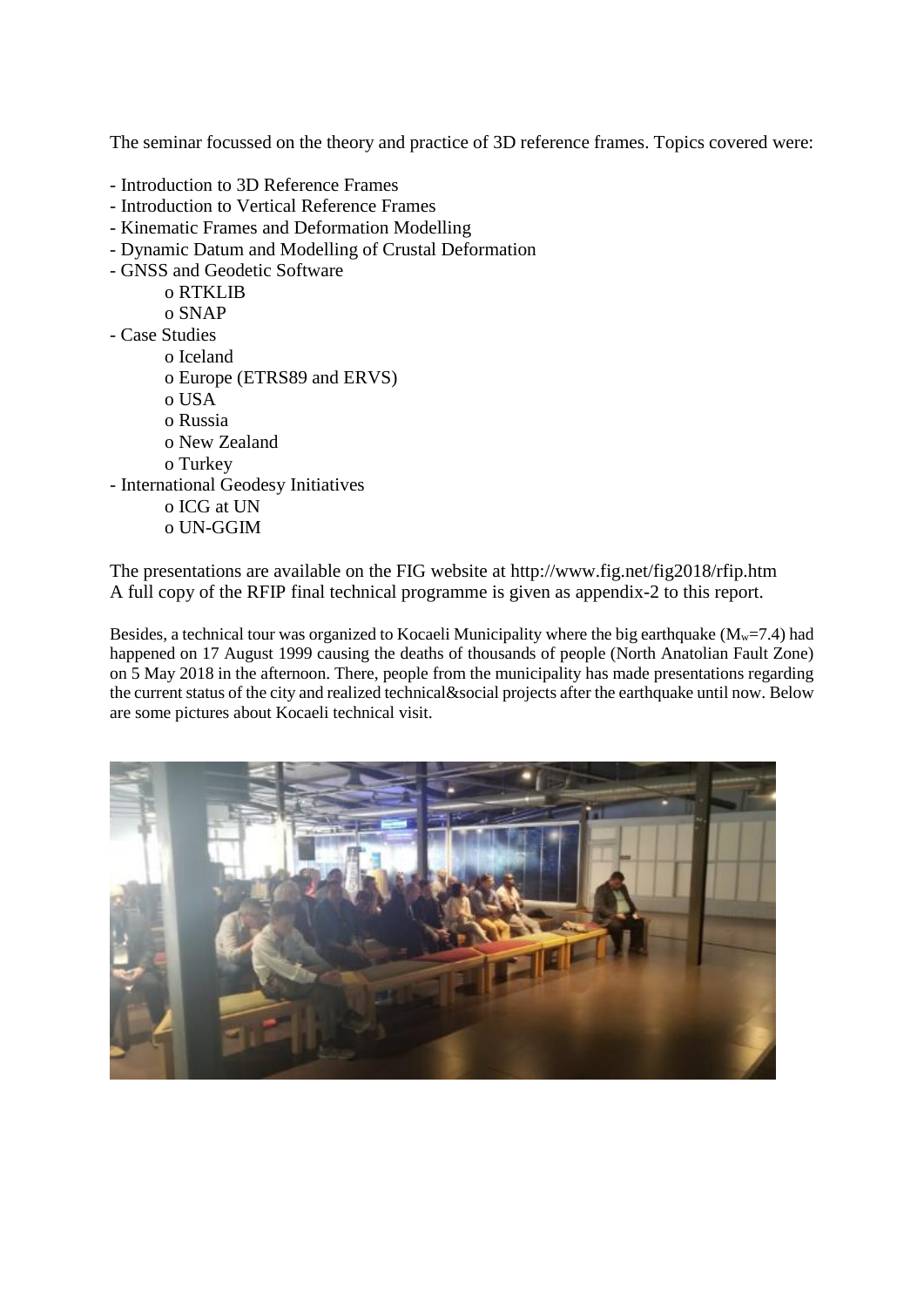

#### **Networking and Social Events**

There were excellent opportunities to network and socialise during the lunch and tea breaks, which the participants took advantage of. One of the highlights of the seminar was the dinner held on the first evening. Dinner was held in Midpoint Restaurant at Nisantasi and provided an opportunity to sample a number of local dishes and continue the networking.

#### **Sponsorship**

The seminar was well supported by Leica and Trimble, in terms of both financial support and attendance. The ICG provided financial support to several participants from developing nations. The organisers FIG, IAG, UN ICG and HKMO would like to thank and acknowledge the sponsors for their generous support of this event.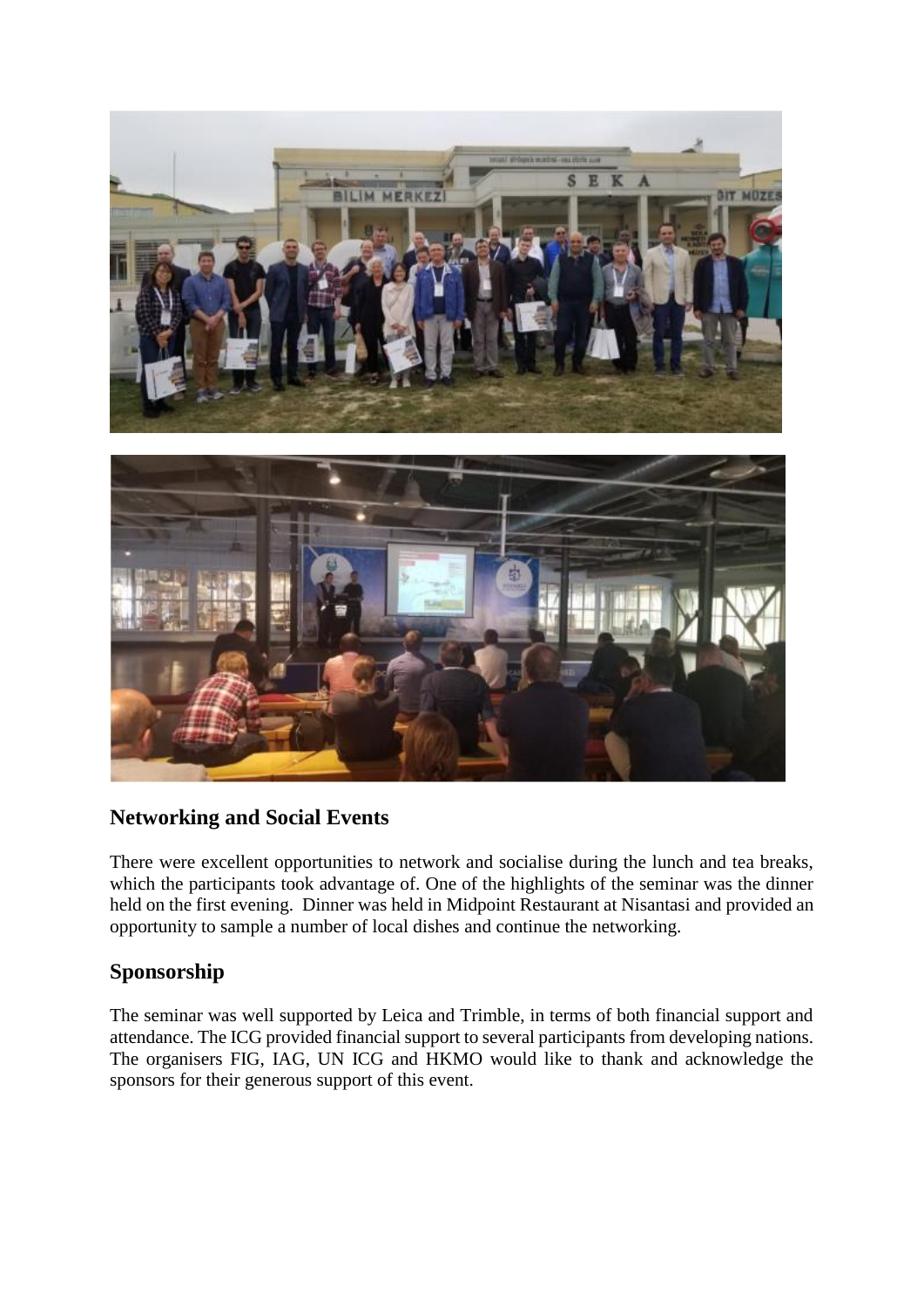# **Appendix-1:List of Participants:**

| <b>NAME</b>           | <b>LAST NAME</b>       | <b>COUNTRY</b>                 |  |
|-----------------------|------------------------|--------------------------------|--|
| <b>FATIH</b>          | <b>UYSAL</b>           | <b>TURKEY</b>                  |  |
| <b>GADIMOVA</b>       | <b>SHARAFAT</b>        | <b>AUSTRIA</b>                 |  |
| <b>HASAN</b>          | YILDIZ                 | <b>TURKEY</b>                  |  |
| YELDA                 | ADEMOGLU               | <b>TURKEY</b>                  |  |
| <b>ELDAR</b>          | <b>RUBINOV</b>         | <b>AUSTRALIA</b>               |  |
| <b>KEVIN</b>          | AHLGREN                | UNITED STATES OF AMERICA (USA) |  |
| <b>HALUK</b>          | <b>OZENER</b>          | <b>TURKEY</b>                  |  |
| <b>EKREM</b>          | TUSAT                  | <b>TURKEY</b>                  |  |
| ALI İHSAN             | KURT                   | <b>TURKEY</b>                  |  |
| <b>CHRIS</b>          | <b>PEARSON</b>         | <b>NEW ZEALAND</b>             |  |
| <b>CHRISTOPHER</b>    | <b>OGUNOBO</b>         | <b>NIGERIA</b>                 |  |
| <b>DAVID</b>          | <b>MULINDWA</b>        | UGANDA                         |  |
| <b>GRAEME HILTON</b>  | <b>BLICK</b>           | <b>NEW ZEALAND</b>             |  |
| <b>HAKAN</b>          | <b>BICAKCI</b>         | <b>TURKEY</b>                  |  |
| <b>IGOR</b>           | <b>GUSEV</b>           | <b>RUSSIA</b>                  |  |
| <b>KIRILL</b>         | <b>DUNAEV</b>          | <b>RUSSIA</b>                  |  |
| <b>KRISTIAN</b>       | <b>EVERS</b>           | <b>DENMARK</b>                 |  |
| <b>LEONID</b>         | LIPATNIKOV             | <b>RUSSIA</b>                  |  |
| LI.                   | <b>ZHANG</b>           | <b>GERMANY</b>                 |  |
| <b>MARTIN</b>         | <b>LIDBERG</b>         | <b>SWEDEN</b>                  |  |
| <b>MUKASA MATONDO</b> | <b>GUYLAIN</b>         | CONGO (DEM. REP. OF)           |  |
| <b>MUZAFFER</b>       | <b>KAHVECI</b>         | TURKEY                         |  |
| NIC.                  | <b>DONNELLY</b>        | <b>NEW ZEALAND</b>             |  |
| <b>NICOLAS</b>        | DE MOEGEN              | <b>FRANCE</b>                  |  |
| <b>NIRAJ</b>          | <b>MANANDHAR</b>       | <b>NEPAL</b>                   |  |
| <b>OTGONJARGAL</b>    | <b>TERBISH</b>         | <b>MONGOLIA</b>                |  |
| <b>OTHMAN</b>         | ALKHERAYEF             | <b>SAUDI ARABIA</b>            |  |
| <b>PASI</b>           | <b>HAKLI</b>           | <b>FINLAND</b>                 |  |
| PETER IMOKHADE        | <b>OSUNDE</b>          | <b>NIGERIA</b>                 |  |
| RICHARD               | STANAWAY               | PAPUA NEW GUINEA               |  |
| ROMAN                 | DANIEL                 | UNITED STATES                  |  |
| <b>ROSSEN</b>         | <b>GREBENITCHARSKY</b> | <b>SAUDI ARABIA</b>            |  |
| <b>RYAN</b>           | <b>RUDDICK</b>         | <b>AUSTRALIA</b>               |  |
| SEGMEN                | <b>AKKAS</b>           | <b>TURKEY</b>                  |  |
| SUELYNN               | CHOY                   | <b>AUSTRALIA</b>               |  |
| <b>VOLKER</b>         | <b>SCHWIEGER</b>       | <b>GERMANY</b>                 |  |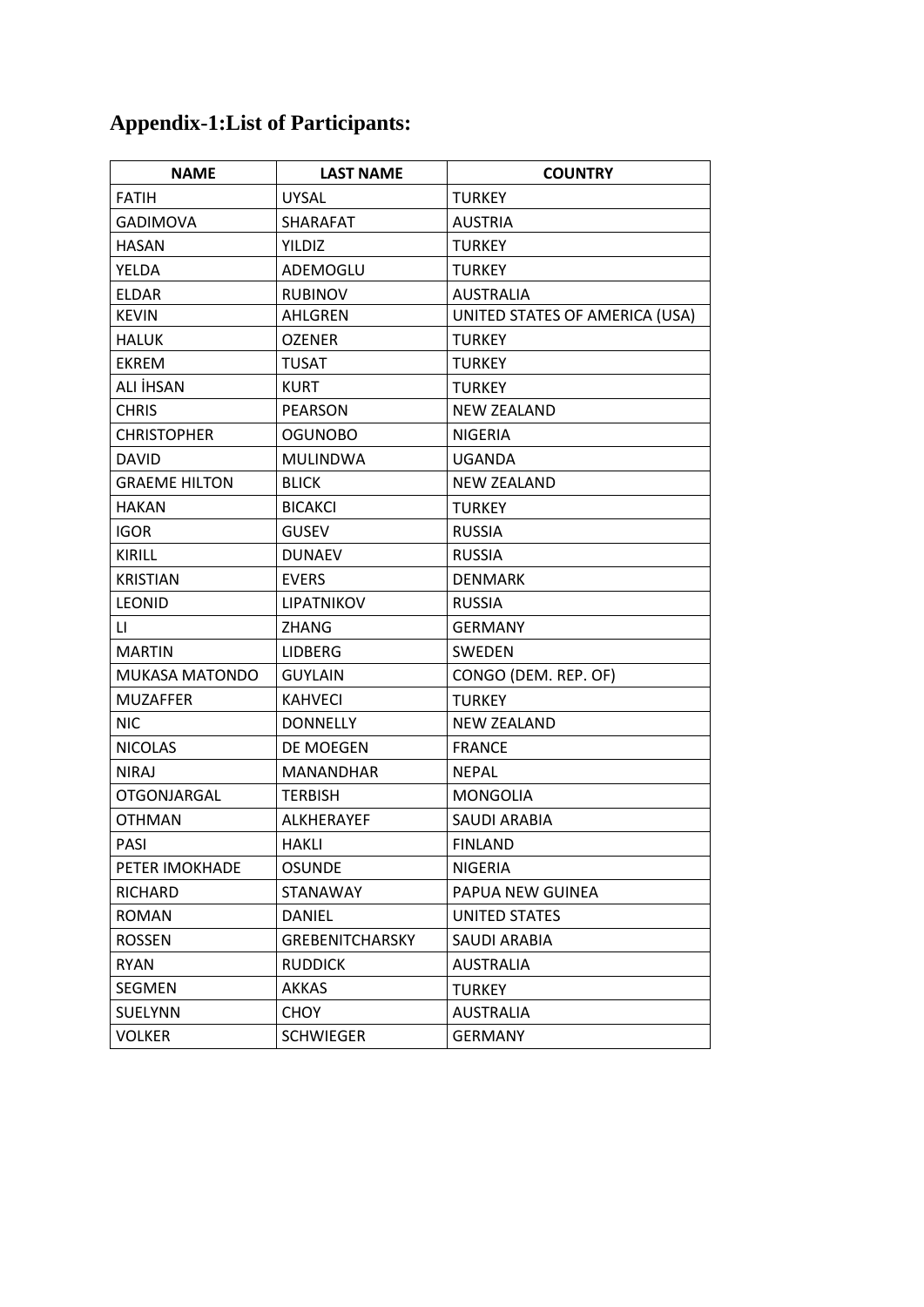# **Appendix-2: Full RFIP Technical Programme**

|                                   | <b>Technical Seminar on</b><br><b>Reference Frames in Practice</b><br><b>Reference Frames, Kinematics and Dynamic Datums</b>                                                                                                                                              |                                         |  | Signs international<br>UOIJEBIAEN VECTO                                                   |  |
|-----------------------------------|---------------------------------------------------------------------------------------------------------------------------------------------------------------------------------------------------------------------------------------------------------------------------|-----------------------------------------|--|-------------------------------------------------------------------------------------------|--|
|                                   |                                                                                                                                                                                                                                                                           | <b>Istanbul, Turkey</b><br>4-5 May 2018 |  |                                                                                           |  |
| Venue: Hilton Bosphorus Instanbul |                                                                                                                                                                                                                                                                           |                                         |  |                                                                                           |  |
| <b>PROGRAMME</b>                  |                                                                                                                                                                                                                                                                           |                                         |  |                                                                                           |  |
| Friday 4 May 2018                 |                                                                                                                                                                                                                                                                           |                                         |  |                                                                                           |  |
|                                   | 08:30 - 09:00 Welcome and Opening Remarks                                                                                                                                                                                                                                 |                                         |  |                                                                                           |  |
|                                   | Prof. Dr. Muzaffer Kahveci (Convenor)<br>Prof. Dr. Volker Schwieger (International Federation of Surveyors-FIG)<br>Ms. Sharafat Gadimova (International Committee on Global Navigation Satellite Systems-ICG)<br>Dr. Dan Roman (International Association of Geodesy-IAG) |                                         |  |                                                                                           |  |
|                                   | 09:00 - 10:00 Session 1: Introduction to 3D/Vertical Reference Frames                                                                                                                                                                                                     |                                         |  |                                                                                           |  |
|                                   | 1) Introduction to 3D Reference Frames<br>Mr. Nic Donnelly, Land Information New Zealand                                                                                                                                                                                  |                                         |  |                                                                                           |  |
|                                   | 2) Introduction to Vertical Reference Frames and Datums                                                                                                                                                                                                                   |                                         |  |                                                                                           |  |
|                                   | 10:00 - 10:30 Morning Tea                                                                                                                                                                                                                                                 |                                         |  | Dr. Dan Roman, NOAA National Geodetic Survey National Oceanic& Atmospheric Administration |  |
|                                   | 10:30 - 11:30 Session 2: Kinematic Frames and Deformation Modelling                                                                                                                                                                                                       |                                         |  |                                                                                           |  |
|                                   | 3) Kinematic Frames and Deformation Modelling<br>Dr. Chris Pearson, University of Otago                                                                                                                                                                                   |                                         |  |                                                                                           |  |
|                                   | 4) Practical implementation of time-dependent reference frames<br>Mr. Richard Stanaway, UNSW Sydney                                                                                                                                                                       |                                         |  |                                                                                           |  |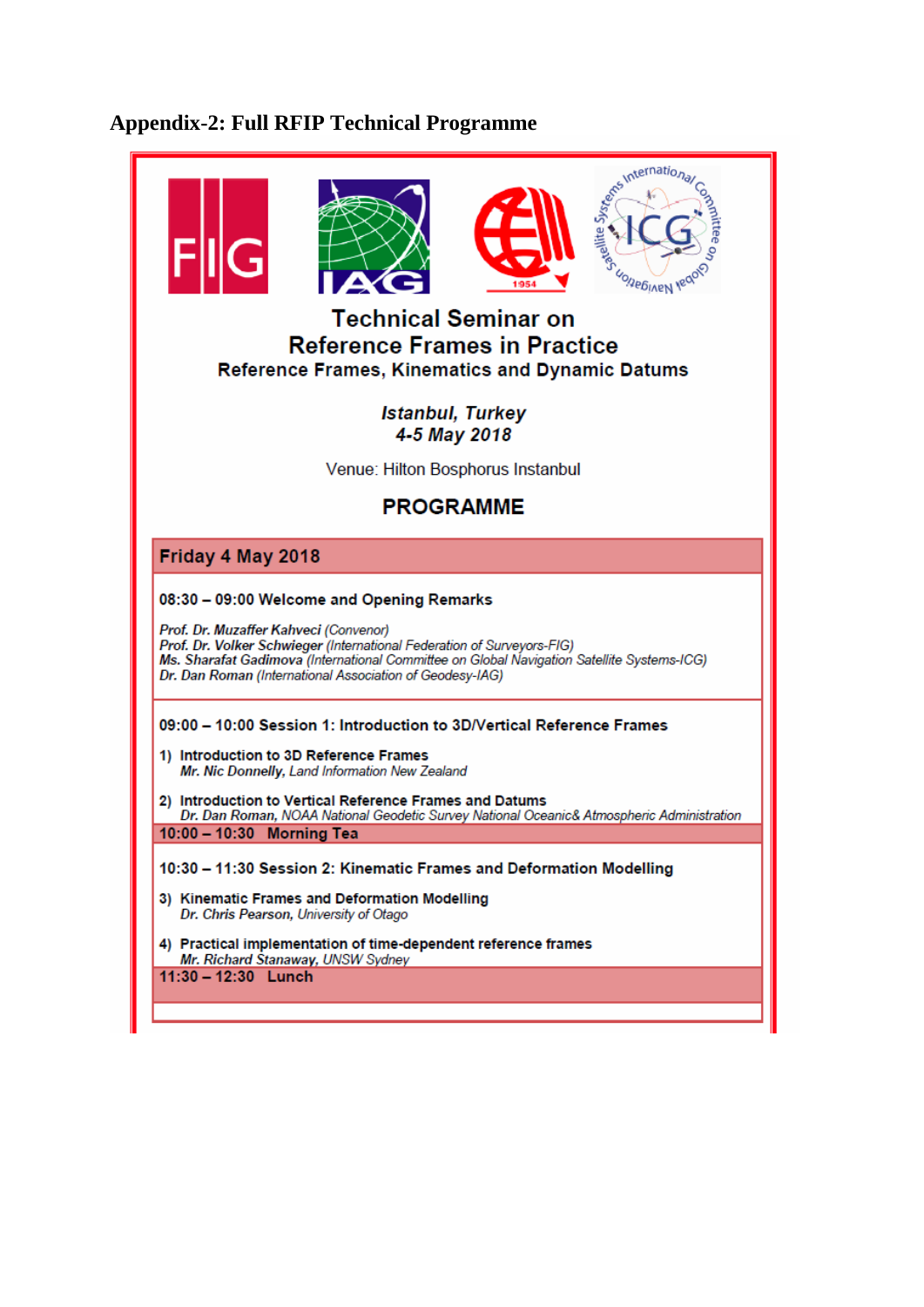| 12:30 - 13:30 Session 3: Dynamic Datum and Modelling of Crustal Deformation                                                                                                    |  |
|--------------------------------------------------------------------------------------------------------------------------------------------------------------------------------|--|
| 5) Development of deformation models to support Dynamic and semi-dynamic Datums<br>Dr. Chris Pearson, University of Otago                                                      |  |
| 6) Crustal deformations in Fennoscandia, and Dynamic reference frames: case study<br>Iceland                                                                                   |  |
| Mr. Kristian Evers, Danish Agency for Data Supply and Efficiency<br>13:30 - 14:30 Session 4: Case Studies 1                                                                    |  |
| 7) Case Study of Europe (ETRS89 and ERVS)<br>Dr. Martin Lidberg, Lantmäteriet - the Swedish Mapping Cadastral and Land registration Authority                                  |  |
| 8) Case study of USA<br>Dr. Dan Roman, NOAA National Geodetic Survey National Oceanic& Atmospheric Administration                                                              |  |
| 14:30 - 15:00 Afternoon Tea                                                                                                                                                    |  |
| 15:00 - 16:00 Session 5: Case Studies 2                                                                                                                                        |  |
| 9) Case Study of Russia<br>Dr. Leonid Lipatnikov, Siberian State University of Geosystems and Technology                                                                       |  |
| 10) Case study of New Zealand<br>Mr. Graeme Blick, Land Information New Zealand                                                                                                |  |
| 16:00 - 17:30 Session 6: 3D&Vertical Control Networks and Earthquakes in<br><b>Turkey</b>                                                                                      |  |
| 11) Height Reference System Modernization in Turkey: Current Status and Future Plans<br>Assoc. Prof. Dr. Hasan Yildiz, General Command of Mapping                              |  |
| 12) Semi-Dynamic Reference Frame Realization in Turkey: Towards an Improved<br><b>Velocity Field Model</b><br>Dr. Ali Ihsan Kurt, General Command of Mapping                   |  |
| 13) Monitoring Seismo-geodetic Behaviour of Earth's Crust in Marmara Region:<br>KandilliNet                                                                                    |  |
| Prof. Dr. Haluk Ozener, Bogazici University, Kandilli Observatory and Earthquake Research Institute<br>17:30 - 19:00 Session 7: International Geodesy Initiatives and Geodetic |  |
| Infrastructure                                                                                                                                                                 |  |
| 14) ICG at UN<br>Ms. Sharafat Gadimova, United Nations Office for Outer Space Affairs                                                                                          |  |
| 15) United Nations Global Geospatial Information Management (UN-GGIM)<br>Dr. Dan Roman, NOAA National Geodetic Survey National Oceanic& Atmospheric Administration             |  |
| 16) Sponsor presentations                                                                                                                                                      |  |
| 19:30 Seminar Dinner                                                                                                                                                           |  |
|                                                                                                                                                                                |  |